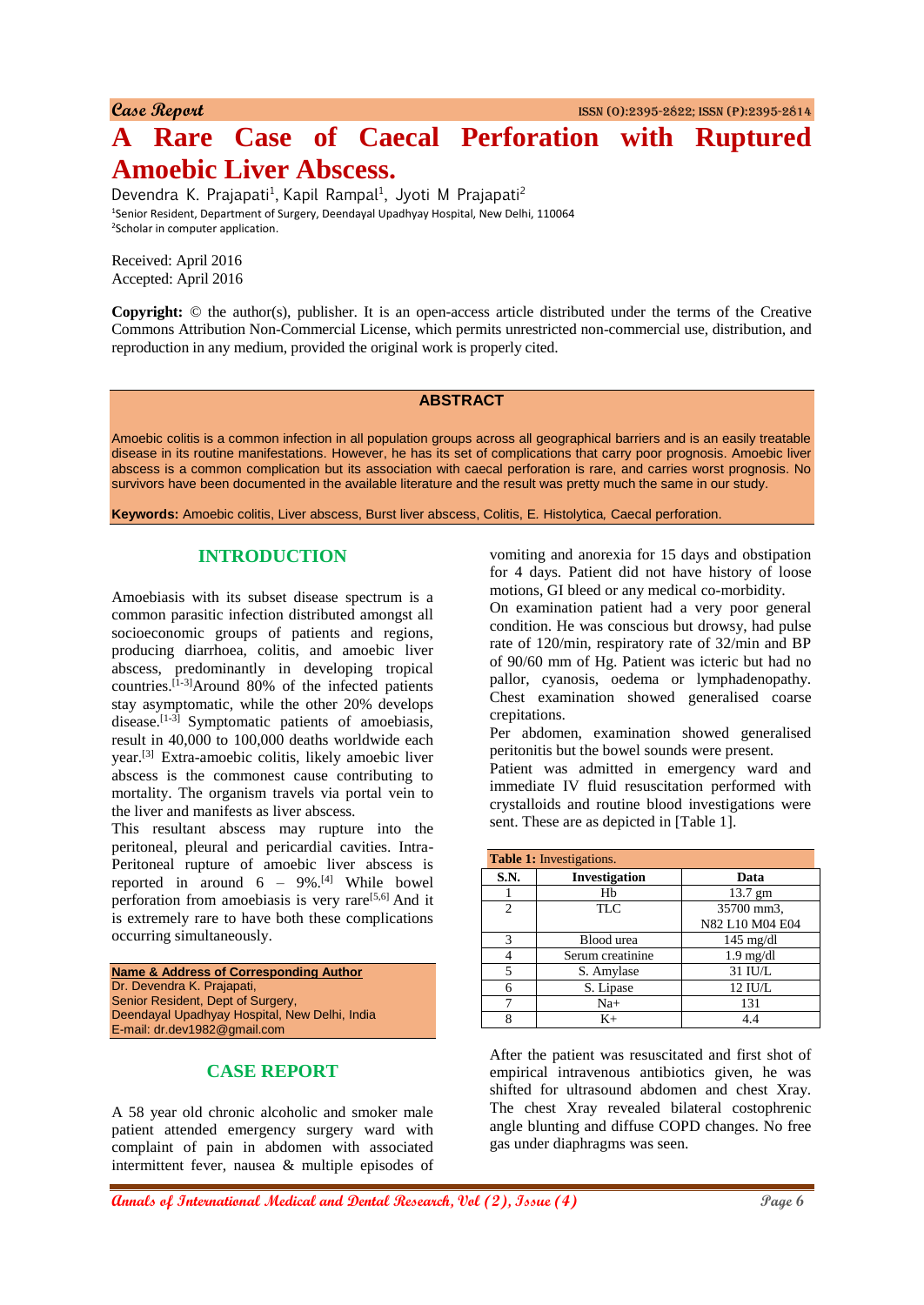#### **Prajapati et al; A Case of Caecal Perforation**

The Ultra sound abdomen suggested multiple liquefied liver abscess in right lobe of liver, largest being 200 cc, septated ascites and bilateral pleural effusion.

Patient was provisionally diagnosed as burst liver abscess with generalized peritonitis and planned for emergency laparotomy.

After proper preoperative preparation patient was shifted to OT. With induction of anaesthesia midline laparotomy performed and following intraoperative finding noted:

- 1. Approx. 1000 ml bilious ascites with pus mixed anchovy coloured collection in perihepatic region.
- 2. 10X10 cm ruptured liver abscess in segment VII and VIII of liver [Figure 1].
- 3. 1X1 cm caecal perforation over anterior (antimesenteric) surface [Figure 2 & 3].



**Figure 1**: Burst liver abscess



Thorough saline lavage of abscess and peritoneal cavity done. Right hemicolectomy followed by end ileostomy and mucous fistula performed. Drains

placed in abscess cavity, Morrison's pouch and the pelvis.

Postoperatively patient maintained vitals, but because of poor general condition, kept in ICU. Amoebic serology was sent in the immediate postoperative period and the results were positive. The patient did not improve and because of severe sepsis succumbed after 48 hours of surgery.



**DISCUSSION**

Entamoeba Histolytica is primarily an intra-luminal living organism of the large bowel. After consumption of an amoebic cysts via feco-oral route, cysts travel through the small intestine to the large intestine where they spring up the trophozoite stage that invades the bowel wall. Primarily the lesions are located in the large intestine though some may be seen in the terminal ileum. Initial lesions are more commonly localized in those fields where the colonic flow is slow, likely the cecum and recto sigmoid. The initial lesion is pinhead sized, but with rise in mucosal edema central ulceration results. Ulceration is mainly localized to mucosal epithelium and lamina propria. But when the ulcers progress to the muscularis propria they extend laterally along the axis of the intestine undermining the overlying mucosa. The communication of these laterally spreading ulcers with the intestinal lumen through a narrow mucosal defect creates the so called "flask like" ulcers. Adjacent ulcers may coalesce, leading to larger mucosal defects. Sometimes In advance cases, ulcers progresses beyond the muscularis propria and penetration results in a perforation of the intestinal wall. These perforations commonly occur in the cecum.[7]

Amoebic liver abscess is the commonest extraintestinal complications of amebiasis. This form takes months to years to develop after the intestinal stage of the infection. The onset of hepatic symptoms may be gradual or rapid. Liver abscess is